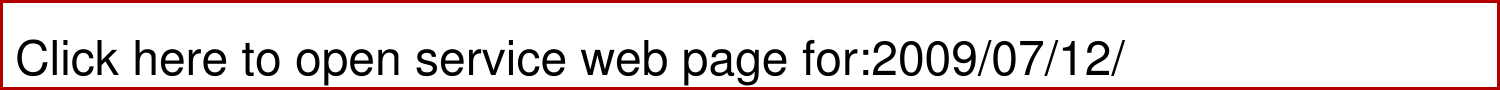| Grace Lutheran Church & School                                                                                                                                               |
|------------------------------------------------------------------------------------------------------------------------------------------------------------------------------|
| 460 $75^{\text{th}}$ Ave. NE<br>Fridley, MN 55432<br>Email: jphein@clclutheran.com<br>Home Page: www.CLCGraceLutheranChurch.org<br>Member: CHURCH OF THE LUTHERAN CONFESSION |

**Pastor:** John Hein (Cell 612-408-1635) **Phone:** 763-784-8784 **Principal:** Ryan Libby (Ph. 763-784-6340) **Grades:** Kindergarten-8<sup>th</sup> **Church Year:** Pentecost 6 **Date:** July 12, 2009

# *THE ORDER OF WORSHIP +*

..................................*Psalm 46, TLH p. 134* 

....................... *TLH 231: We Now Implore God the Holy Ghost* 

Liturgy: ........*TLH, p. 5 ff. (Also available on laminated sheet in pew)* 

*(followed by Gloria Patri, The Kyrie)*:..................*TLH, pp. 6-7*

P: The Lord is my light and salvation — whom shall I fear?

**C: The Lord is the strength of my life — of whom shall I be afraid?**

P: Do not hide Your face from me,

- **C: Do not turn Your servant away in anger;**
- P You have been my helper.
- **C: Do not reject me or forsake me, O God my Savior. Glory be to God!**

#### .................................................. *TLH 244, st. 1,4*

- **1. Glory be to God the Father, Glory be to God the Son, Glory be to God the Spirit: Great Jehovah, Three in One! Glory, glory, While eternal ages run!**
- **4. Glory, blessing, praise eternal! Thus the choir of angels sings; Honor, riches, pow'r, dominion! Thus its praise creation brings. Glory, glory, Glory to the King of kings!**

#### ..........................................................*1 Kings 19:11-18*

Elijah comes to know that the Gospel is found in God's still small voice.

### Gradual:

- P: Great is the Lord and most worthy of praise;
- **C: His greatness no one can fathom.**
- P I will meditate on Your wonderful works,
- **C: And I will proclaim Your great deeds.**
- P: Alleluia. Alleluia. Submit to one another …
- **C: Out of reverence for Christ. Alleluia.**

| Love and mercy are to be extended toward not only our friends, but      |  |
|-------------------------------------------------------------------------|--|
| also our enemies. After all, hasn't Christ extended the same toward us, |  |
| even though we don't deserve it?                                        |  |
|                                                                         |  |

**Confession of Faith:** ............................ *Apostolic Creed, TLH p. 12* 

...................*TLH 425: 1-2,5-6: All Depends on Our Possessing* 

........................................................................... *1 Peter 3:8-15* 

*(8)* Finally, all *of you be* of one mind, having compassion for one another; love as brothers, *be* tenderhearted, *be* courteous; *(9)* not returning evil for evil or reviling for reviling, but on the contrary blessing, knowing that you were called to this, that you may inherit a blessing. *(10)* For "He who would love life And see good days, Let him refrain his tongue from evil, And his lips from speaking deceit. *(11)* Let him turn away from evil and do good; Let him seek peace and pursue it. *(12)* For the eyes of the LORD *are* on the righteous, And His ears *are open*  to their prayers; But the face of the LORD *is* against those who do evil." *(13)* And who *is* he who will harm you if you become followers of what is good? *(14)* But even if you should suffer for righteousness' sake, *you are* blessed. "And do not be afraid of their threats, nor be troubled." *(15)* But sanctify the Lord God in your hearts, and always *be* ready to *give* a defense to everyone who asks you a reason for the hope that is in you, with meekness and fear; … (*NKJVTM*)

### **"The Only Eyes that Matter are the LORD's"**

- **1. In our interaction with fellow brethren**
- **2. In our interaction with those outside**
- **3. In our interaction with the LORD**

|--|--|--|

................*TLH 192: 1,3,5-8: Awake, My Heart, With Gladness* 

Offering, Prayers, Benediction: ................................ TLH p. 14

**Closing Hymn:** *TLH 15: From All that Dwell Below the Skies* 

Welcome to our quests and visitors. We appreciate the opportunity to share God's Word with you today. Please come again! Those interested in learning more about the Scriptures and our doctrinal position, please speak with Pastor Hein. He would be delighted to visit with you!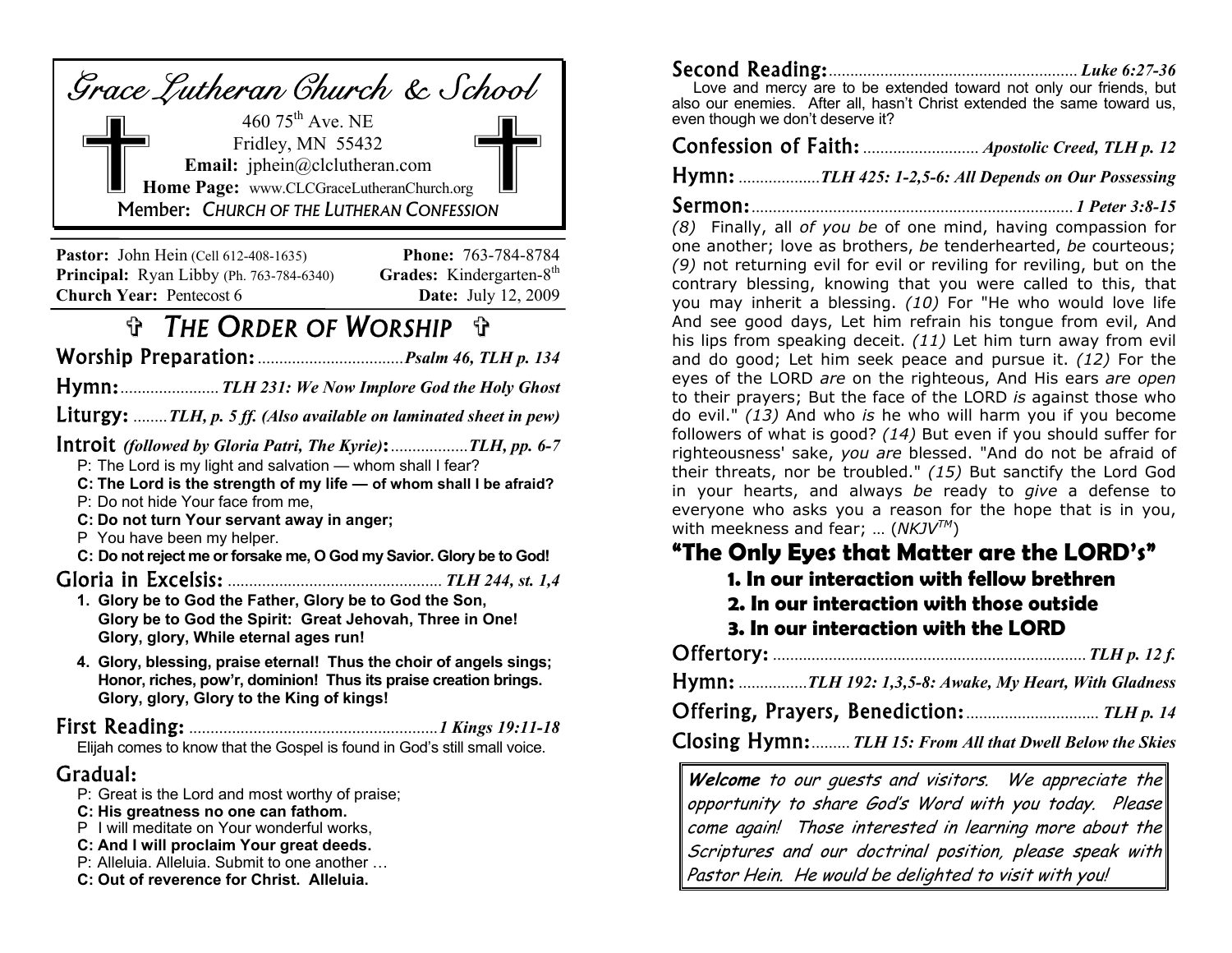# **C** THE ANNOUNCEMENTS

♦ **Thanks** to Seminarian David Pfeiffer for sharing the Word with us today. David will begin his  $2^{n\bar{d}}$ year of seminary this coming fall, vicaring this summer in Eau Claire. Pastor Hein will be returning from a short vacation midweek. Should there be any emergency, Pastor David Schierenbeck may be contacted at (651) 492-2323. Pastor Hein will also have his cell phone with him, (612) 408-1635.



♦ **Baby Shower:** The ladies of the congregation are invited to a baby shower for Heidi Nelson on Saturday, July 25 from 1-3pm. More details are available on the bulletin board next to the mailboxes. Please RSVP to Laura or Trudy Wales by July 18.

- ♦ **Vacation Bible School:** To help aid in planning, please register your child(ren) who will be attending Vacation Bible School. This will be held on August 3-7 from 9-11:30 am.
- ♦ **Choir Members:** If you haven't turned in your choir folders, please do so. Thank you, Jan Davis.
- ♦ **Eden Prairie Worship:** Regular Sunday morning services are being held at 9:00 am in Eden Prairie, MN, as an outreach effort in the southwest area of the Twin Cities. Flyers for this outreach effort are located by the guest book.
- ♦ **Mission Helper 2009:** Tomorrow 12 CLC Mission Helper volunteers will depart from Chicago for India. Over a period of three weeks, they will visit congregations and conduct VBS evangelism. Pastor Todd Ohlmann, Pastor Frank Gantt, and



Missionary Matt Ude will hold seminars with BELC pastoral students. An online travel journal will be updated regularly, at www.2009mhtindia.blogspot.com. We ask our Lord to prosper their work for His kingdom, and to keep them safe in their travels.

- ♦ **CLCI Seminary Graduation:** On June 15, 12 men graduated from the three-year seminary which we help to sponsor in Nidubrolu, India. We thank the Lord for this gift of servants to proclaim His Gospel. Further details and more photos can be seen on the CLC Missions website, www.lutheranmissions.org. See the first item under "What is New."
- ♦ **Arise and Shine Retreat:** is scheduled for August 6-9 at Cuivre River State Park near St. Louis Missouri. Arise and Shine is an annual four day retreat designed to encourage Christian fellowship, growth, and training for those members of the CLC in their 20's and 30's. This year's theme is Be Ready...to Encourage Your Fellow Christian, to Share the Good News, and to Defend the Truth of God's Word. Registration is open at: www.ariseandshineretreat.com/

# **CLC E-Devotion (7/10/2008)**

Exodus 24:9-11 Moses and Aaron, Nadab and Abihu, and the seventy elders of Israel went up and saw the God of Israel. Under his feet was something like a pavement made of sapphire, clear as the sky itself. But God did not raise his hand against these leaders of the Israelites; they saw God, and they ate and drank.

### HE CALLS YOU TO COME

In our church we have a "fellowship hall" where we study God's word together, pray together, and eat together. Fellowship is an important part of our lives. We value the time we spend with others both at church and elsewhere.

God wants your fellowship too. He wants you to be close to Him and feel comfortable with Him. He invites you to pray to Him on a regular basis and to have His word on your mind and in your heart from day to day. He desires that you welcome Him as the unseen guest at every meal and as the true head of every household. God appreciates the fellowship time He has with you in church and in Bible study, in family devotions, and even in your inward thoughts which He sees and knows.

God once invited Moses, Moses' brother Aaron, and 72 others into His presence at Mount Sinai. These men came up to the LORD and had dinner with Him, getting to see a small piece of His glory.

God invites you to come up to Him too. Think of the words of Jesus (Matthew 11:28): "Come to me, all you who are weary and burdened, and I will give you rest." There are other words too: "Call upon me in the day of trouble" (Psalm 50:15) . . . "Jesus again said whoever comes to me I will never drive away" (John 6:37) . . . "If anyone is thirsty, let him come to me and drink" (John 7:37).

God calls you to come close to Him. He calls you with the promise of help, salvation, and blessing. To those who come near to Him He extends His gracious protection, forgiveness, and mercy.

Coming when God calls -- what could be better?

For such devotions sent by email, you may subscribe at http://www.redeemerclc.org/devotional.html